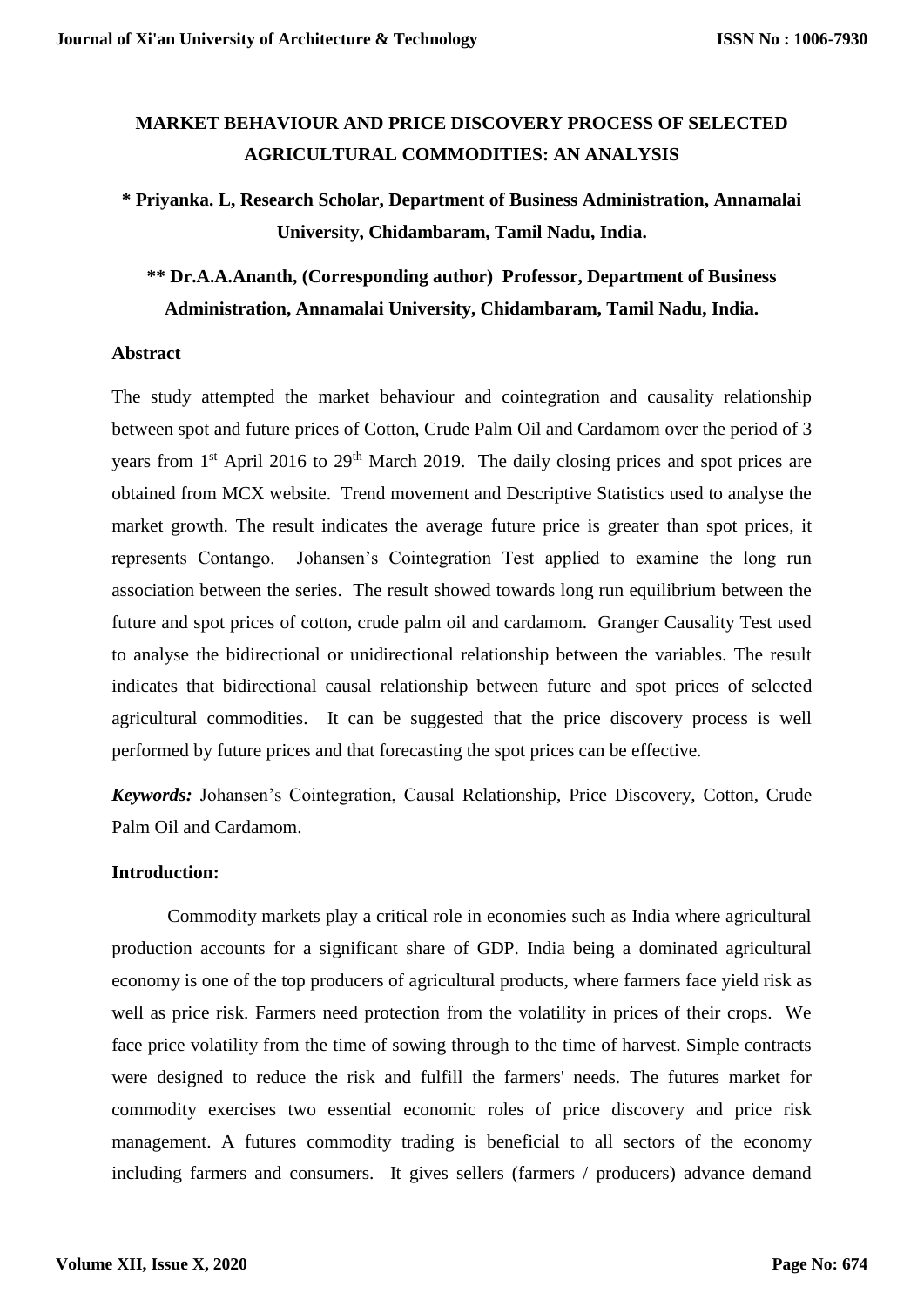signals and assists purchasers (consumers) of agricultural commodities to finance commodities from one season to the next. Effective price discovery requires multiple players to participate directly in commodity markets: farmers / producers, intermediaries, wholesalers, consumers, investors and others. Most farmers / producers in India typically produce mainly for consumption, and thus generally do not participate in commodity markets. While commodity markets in India are typically dominated by traders and brokers speculating. Indeed, trading on futures markets is often prohibited because prices become too speculative (Nath and Lingareddy, 2008). Price discovery is also heavily dependent on physical market infrastructure as well as on cost processing, cost of storage, and cost of transportation, tax rates and other factors. In India, there is a network of regulated commodities markets nationwide, although the periodic rural markets are largely unregulated.

Commodity trading in agricultural commodities seeks to stabilize overall commodity prices. With the aid of future trade in agriculture, it is possible to ensure equal prices for farmers, prevent instabilities, generate an effective price discovery, etc. At the same time, brining high instabilities in commodity prices will help some speculators. The market for agricultural commodity trading is helpful in discovering potential prices, depending on current trends. They are helpful in discovering prices, and thus can affect the farmers' pricing decisions. A better relation between the future market and the spot market will enable the commodity market to influence the agricultural sector at large. In India, agricultural prices are fixed or affected by MSP and the wholesale price that traders fixed. Both of these may contain errors as a mechanism of price oriented towards the market. A more refined commodity market can power market-oriented price determination in this context.

### **Commodity Profile:**

#### **Crude Palm Oil:**

Palm Oil is an edible vegetable oil extracted from the mesocarp (Reddish pulp) of the oil palm fruit, mainly the African oil palm Elaeis guineensis and, to a lesser degree, the American oil palm Elaeis oleifera and the Attalea maripa palm. Palm oil is naturally reddish in color, due to high levels of beta-carotene. It is not to be confused with palm kernel oil derived from the same fruit kernel, or coconut oil derived from the coconut palm kernel. The differences are in color (raw palm kernel oil lacks carotenoids and is not red), and in saturated fat content; palm mesocarp oil is saturated by 41%, while palm kernel oil and coconut oil are saturated by 81% and 86%, respectively. India's consumption trend is characterized not only by increasing overall consumption but also by changing consumption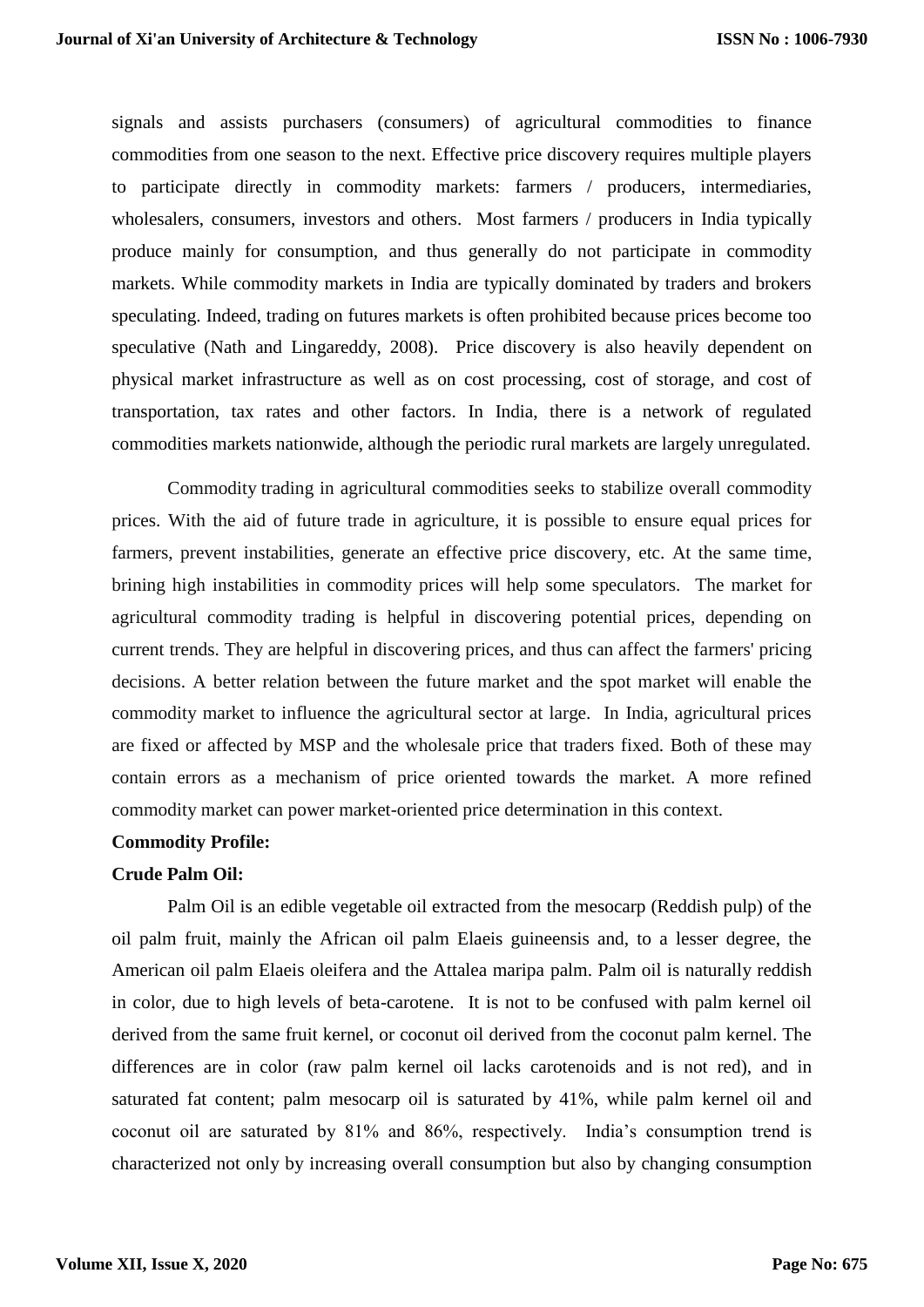patterns. Risk management approaches are important to stakeholders such as importers, refiners, retailers and stock holders of crude palm oil (CPO). Modern techniques and approaches offered on the MCX platform will boost efficiencies and strengthen competition through price risk management, including market-based risk management financial instruments such as 'CPO Futures.'

#### **Cotton:**

The use of cotton for cloth is known to date in ancient times; in Mexico and the Indus Valley Civilization, fragments of cotton fabric dated from 5000 BC have been digged. The Indus cotton industry was well developed, and some methods used in cotton spinning and manufacturing continued to be utilized until India was industrialized. Cotton was widespread across India between 2000 and 1000 BC. Cotton fibre is one of the most common textile fibres, comprising about 35 per cent of the total textile fibre used in the world. The strength, absorption and capacity of cotton to be washed and dyed also makes it ideal for a large variety of textile items. Cotton seeds are crushed to make cotton cake that is used in livestock feed; and cotton seed oil that is the world's fifth-largest edible oil consumed. While the future is uncertain, new techniques and approaches offered on the MCX platform will boost efficiencies and strengthen profitability through price risk management, including market-based risk management financial instruments such as 'Cotton Futures'.

#### **Cardamom:**

Renowned for its taste and fragrance, cardamom is commonly used as seasoning. Green cardamom is commonly used in traditional Indian sweets and tea making in southern Asia; it is used in the preparation of 'gahwa' in Arabia — a powerful cardamom coffee used to welcome guests; it is an important ingredient in sweet food in northern Europe. Cardamom finds varied uses therapeutically, such as in the treatment of teeth and gum infections, digestive disorders, throat disorder, and skin problems. Small cardamom is cultivated in India, commercially on plantations, in the evergreen forests of the Western Ghats under the shade of tall forest trees at relatively high altitudes. India is a big cardamom producer and buyer who holds the second position in world production; Guatemala takes the top spot. Risk management techniques are critical on the market for key cardamom stakeholders, such as producers, exporters, marketers and processors. Modern techniques and approaches offered on the MCX platform, including market-based risk management financial instruments such as 'Cardamom Futures,' will boost efficiencies and strengthen competition through price risk management, despite an unpredictable future.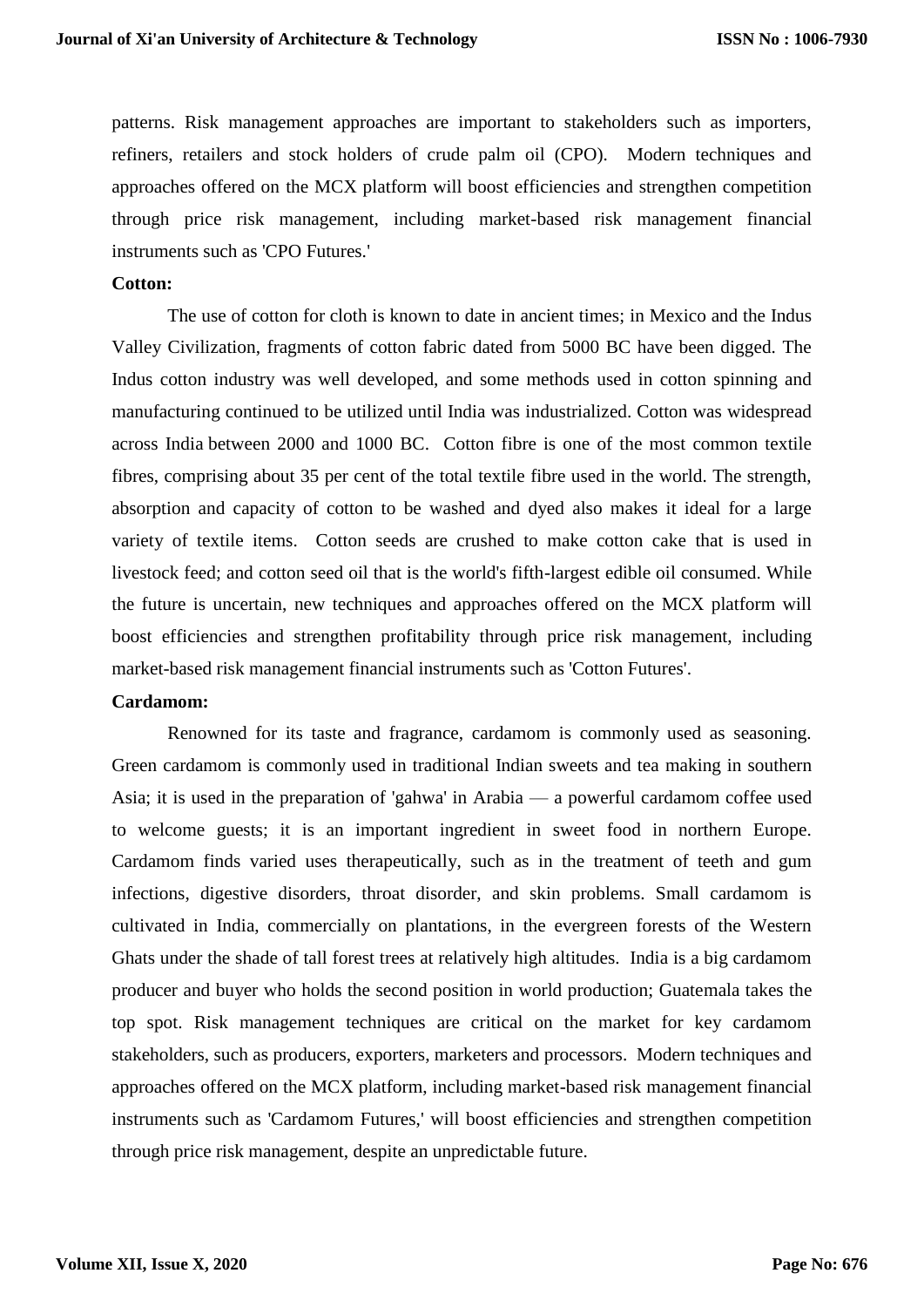#### **Review of literature:**

- **1. Interpal Singh (2015)** studied spot market volatility effect in Indian agricultural commodities from 2004 to 2014 for seven selected agricultural commodities obtained from the NCDEX website for a period of 10 years. The results showed advantages in dissemination information for the future market, contributing to price discovery and risk management.
- **2. Moonis shakeel (2014)** attempted price discovery functions for three agricultural commodities traded on NCDEX, namely soybean, castor seed and chana, for the period 2009 to 2014. The vector error correction model result showed bidirectional causality between the castor seed, Chana, and soybean series. The study indicated that the selected agricultural commodities play a major role in the process of price discovery.
- **3. Isha Chhajed (2013)** examine the market behaviour and price discovery functions in the Indian Commodity Market during the period 2009 to 2010.The researcher have been taken nine agricultural commodities that are traded on MCX, NCDEX, namely wheat, chana, soybean oil, jute, menthe oil, rubber, potato, crude palm oil, The outcome of the granger causality test showed bidirectional causality between spot and future prices.
- **4. Sanjay Sehgal (2012)** evaluated price discovery in Indian commodity market from June 2003 to March 2011. The result of the granger causality test showed bidirectional causality between futures and spot of all agricultural commodities except turmeric which is not co-integrated and is not efficient in information.
- **5. Mihir Dash (2010)** studied the market behavior and causality between variables between 2005 and 2007. The data were collected from NCDEX website. The findings showed Contango in terms of market behavior with average spot prices lower than future prices. The study indicated the mechanism for price discovery is very effective for most commodities. Even more causality has been used to forecast the commodities spot and future prices.

#### **Research methodology:**

The study used secondary data in nature. These data were obtained from MCX website. The author have been taken selected three agricultural commodities namely cardamom, cotton, and crude palm oil for the analysis.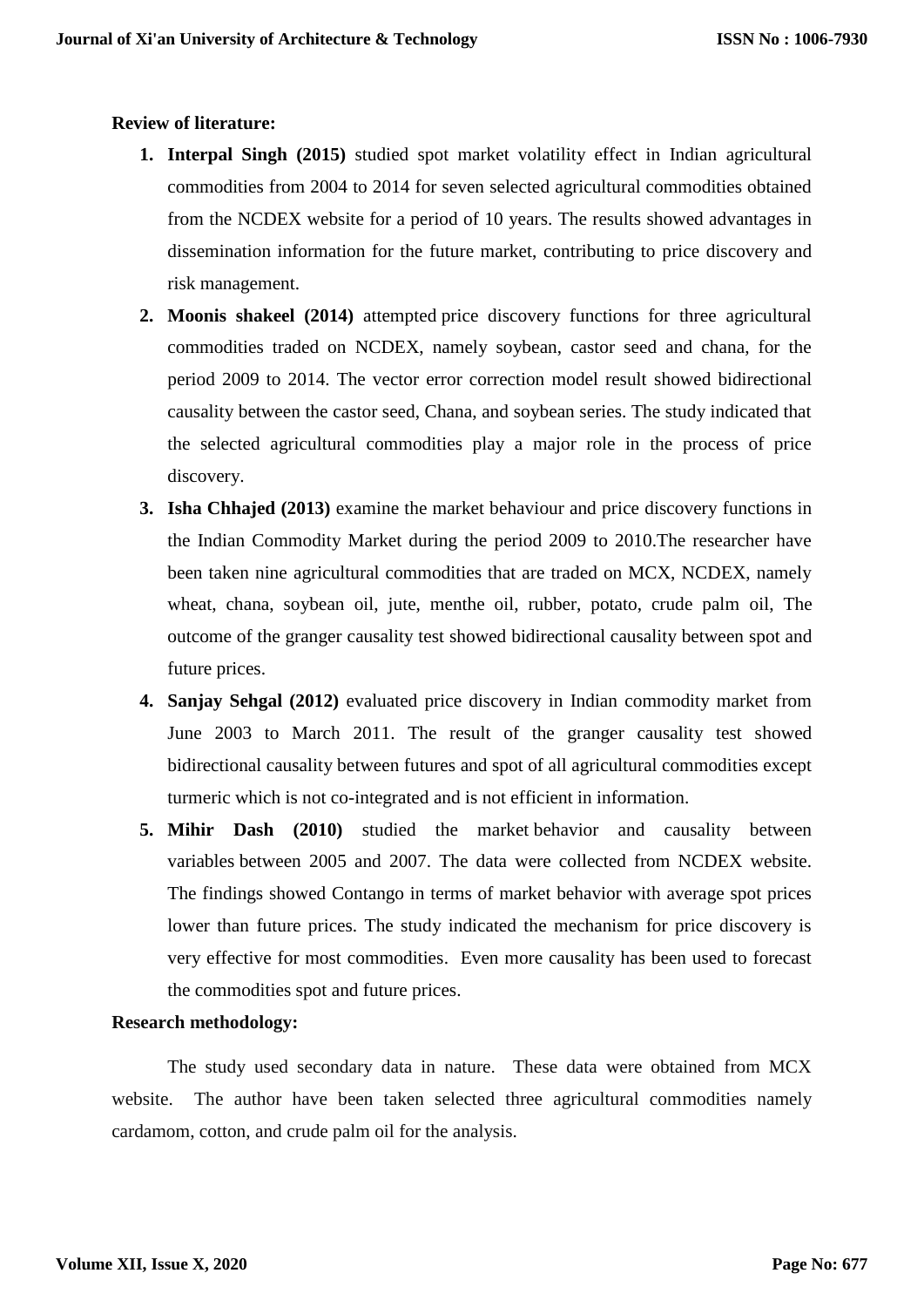#### **Period of the study:**

The data period of three years ranking from  $1<sup>st</sup>$  April 2016 to 29<sup>th</sup> March 2019 have been collected for the study.

### **Objectives of the study:**

- 1. To know the market behaviour of selected agricultural commodities.
- 2. To analyse the long run equilibrium relationship between spot and future prices of selected agricultural commodities.
- 3. To examine the causality between future and spot prices of selected agricultural commodities.

### **Hypothesis of the study:**

 $H_{01}$ : There is no long run equilibrium between future and spot prices of selected agricultural commodities.

 $H_{02}$ : There is no causal relationship between future and spot price of selected agricultural commodities.

#### **Data Analysis and Interpretation:**

## **Table No 1: Trend movement of Cotton future and spot prices**



The above table shows trend movement of cotton future and spot prices. There was an upward trend in cotton prices of 2018 and slightly downward trend in March 2019.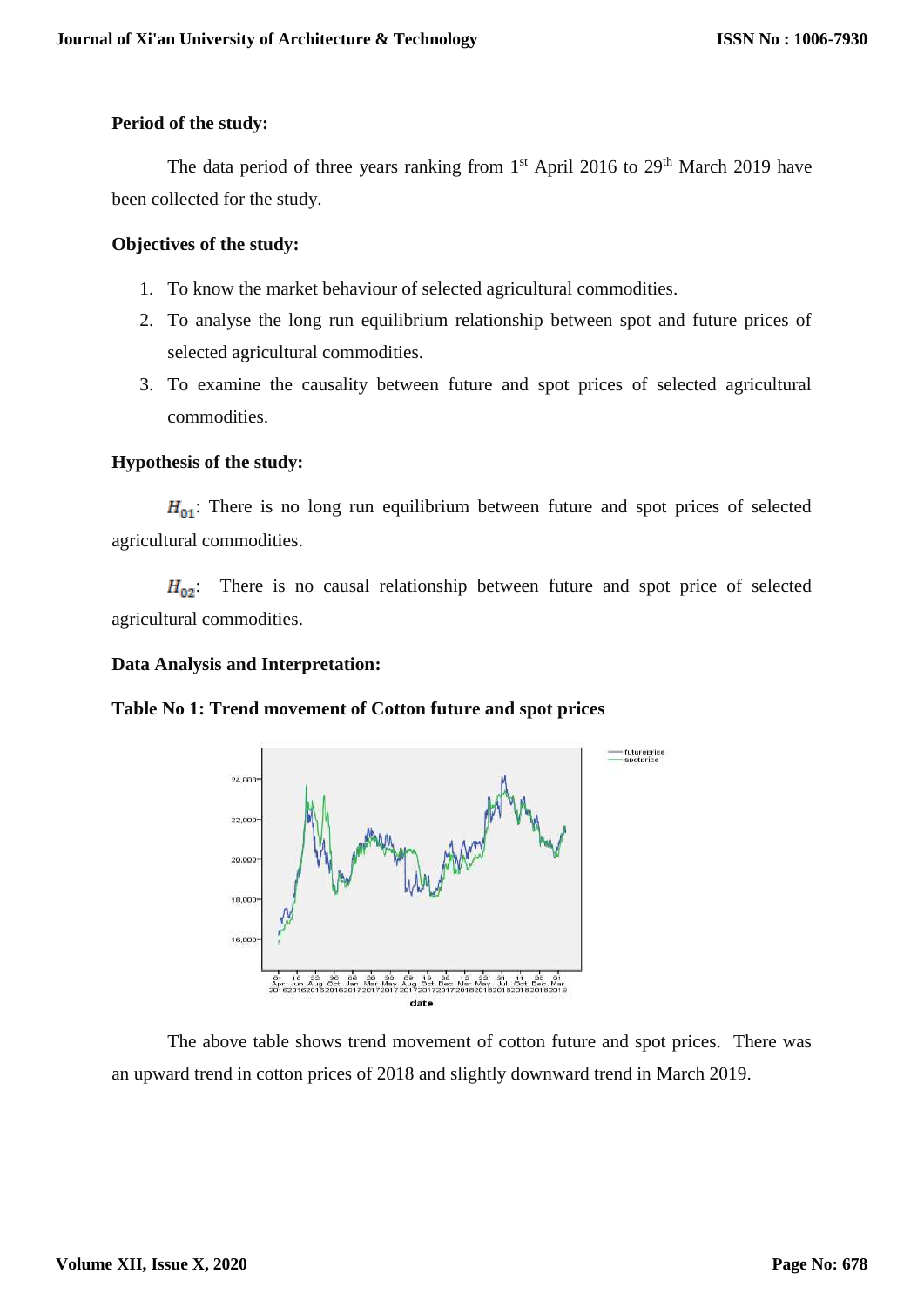|                           | <b>Cotton</b> |             |  |
|---------------------------|---------------|-------------|--|
|                           | <b>Future</b> | <b>Spot</b> |  |
| Mean                      | 20419.47      | 20402.09    |  |
| Maximum                   | 24180.00      | 23720.00    |  |
| Minimum                   | 16190.00      | 15790.00    |  |
| <b>Standard Deviation</b> | 1553.12       | 1622.54     |  |
| <b>Skewness</b>           | $-0.07$       | $-0.25$     |  |
| Kurtosis                  | 2.706         | 2.917       |  |
| Contango/Backwardation    | Contango      |             |  |

**Table No 2: Descriptive Statistics of Cotton future and spot prices**

The above tables shows growth and descriptive statistics of cotton future and spot prices. The average cotton future prices is greater than spot prices it represents Contango. The analysis of Skewness cotton future and spot prices revealed that is asymmetrical and negatively skewed. The kurtosis shows that the series is less peaked and the data is platykurtic.

**Table No 3: Trend movement of Crude Palm Oil future and spot prices**



The above table shows trend movement of crude palm oil future and spot prices. There was an upward trend in crude palm oil prices of 2018 and slightly downward trend in March 2019.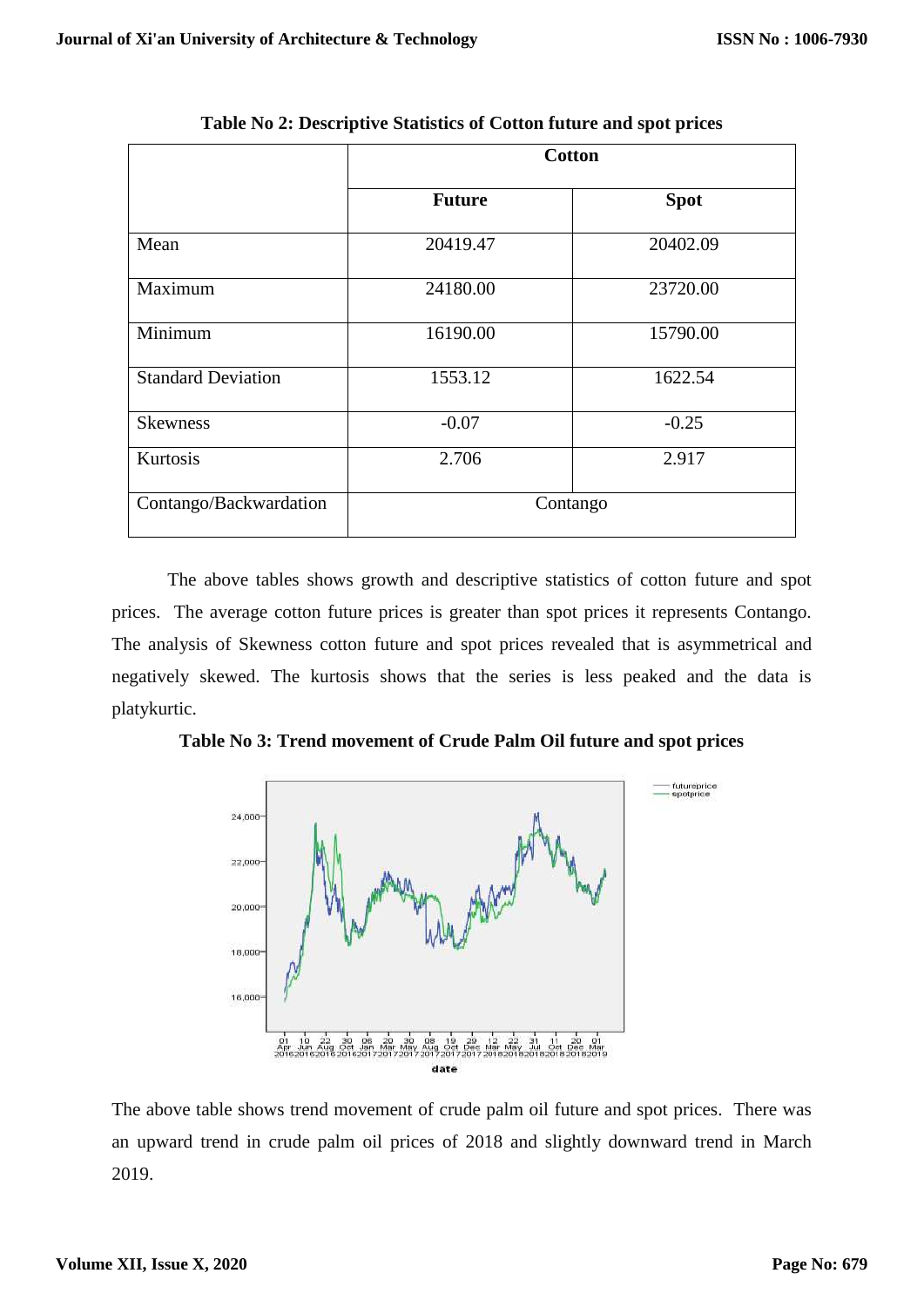|                           | <b>Crude Palm Oil</b> |             |  |
|---------------------------|-----------------------|-------------|--|
|                           | <b>Future</b>         | <b>Spot</b> |  |
| Mean                      | 559.73                | 556.32      |  |
| Maximum                   | 671.10                | 668.00      |  |
| Minimum                   | 468.50                | 479.80      |  |
| <b>Standard Deviation</b> | 44.03                 | 45.98       |  |
| <b>Skewness</b>           | 0.47                  | 0.44        |  |
| Kurtosis                  | 2.58                  | 2.54        |  |
| Contango/Backwardation    | Contango              |             |  |

**Table No 4: Descriptive Statistics of Crude Palm Oil future and spot prices**

The above tables shows growth and descriptive statistics of crude palm oil future and spot prices. The average crude palm oil future prices is greater than spot prices it represents Contango. The analysis of Skewness crude palm oil future and spot prices revealed that is asymmetrical and positively skewed. The kurtosis shows that the series is less peaked and the data is platykurtic

**Table No 5: Trend movement of Cardamom future and spot prices**



The above table shows trend movement of cardamom future and spot prices. There was a downward trend in cardamom prices of 2018 and upward trend in March 2019.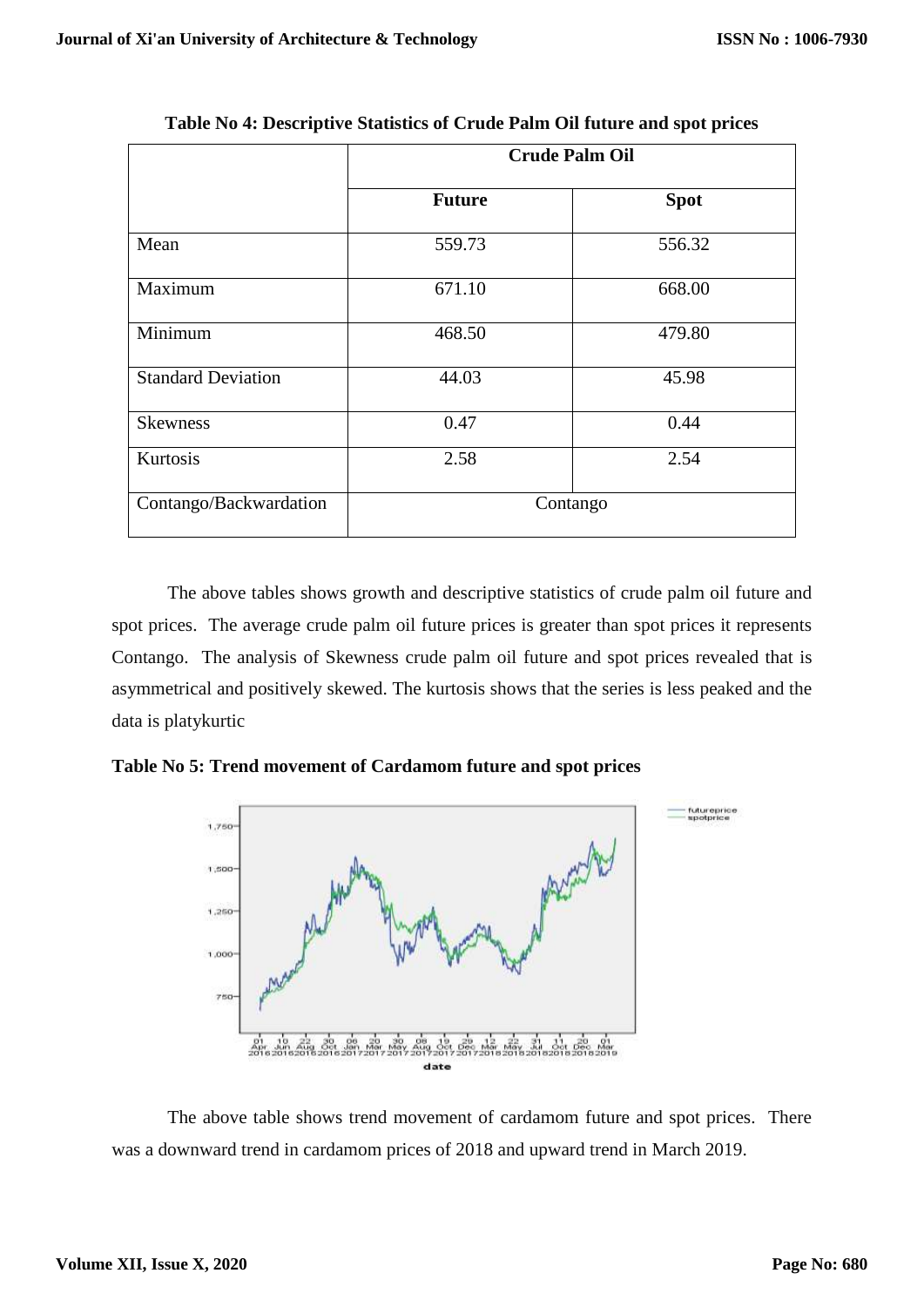|                           | <b>Cardamom</b>  |             |  |
|---------------------------|------------------|-------------|--|
|                           | <b>Future</b>    | <b>Spot</b> |  |
| Mean                      | 1180.70          | 1179.21     |  |
| Maximum                   | 1679.70          | 1663.50     |  |
| Minimum                   | 667.40           | 730.00      |  |
| <b>Standard Deviation</b> | 228.51<br>219.47 |             |  |
| <b>Skewness</b>           | 0.14             | 0.02        |  |
| Kurtosis                  | 1.96             | 2.21        |  |
| Contango/Backwardation    | Contango         |             |  |

**Table No 6: Descriptive Statistics of Cardamom future and spot prices**

The above tables shows growth and descriptive statistics of cardamom future and spot prices. The average cardamom future prices is greater than spot prices it represents Contango. The analysis of Skewness cardamom future and spot prices revealed that is asymmetrical and positively skewed. The kurtosis shows that the series is less peaked and the data is platykurtic.

#### **Johansen's Cointegration Test:**

Model two likelihood ratio test Johansen and Juselius (1990) are widely used to determine the number of cointegrating vectors. These are the trace test and the Maximum Eigen value test.

$$
J_{trace} = -T \sum_{i=r+1}^{n} In (1 - \hat{\lambda}_i)
$$

$$
J_{max} = -T In (1 - \hat{\lambda}_{r+1})
$$

Where  $\hat{\lambda}_i$  ... ...  $\hat{\lambda}_r$  are the r largest squared canonical correlations between the residuals obtained by regressing  $\Delta y_t$  and  $\Delta y_{t-1}$  on  $\Delta y_{t-1}$ ,  $\Delta y_{t-2}$ ...... $\Delta y_{t-k-1}$  and I respectively.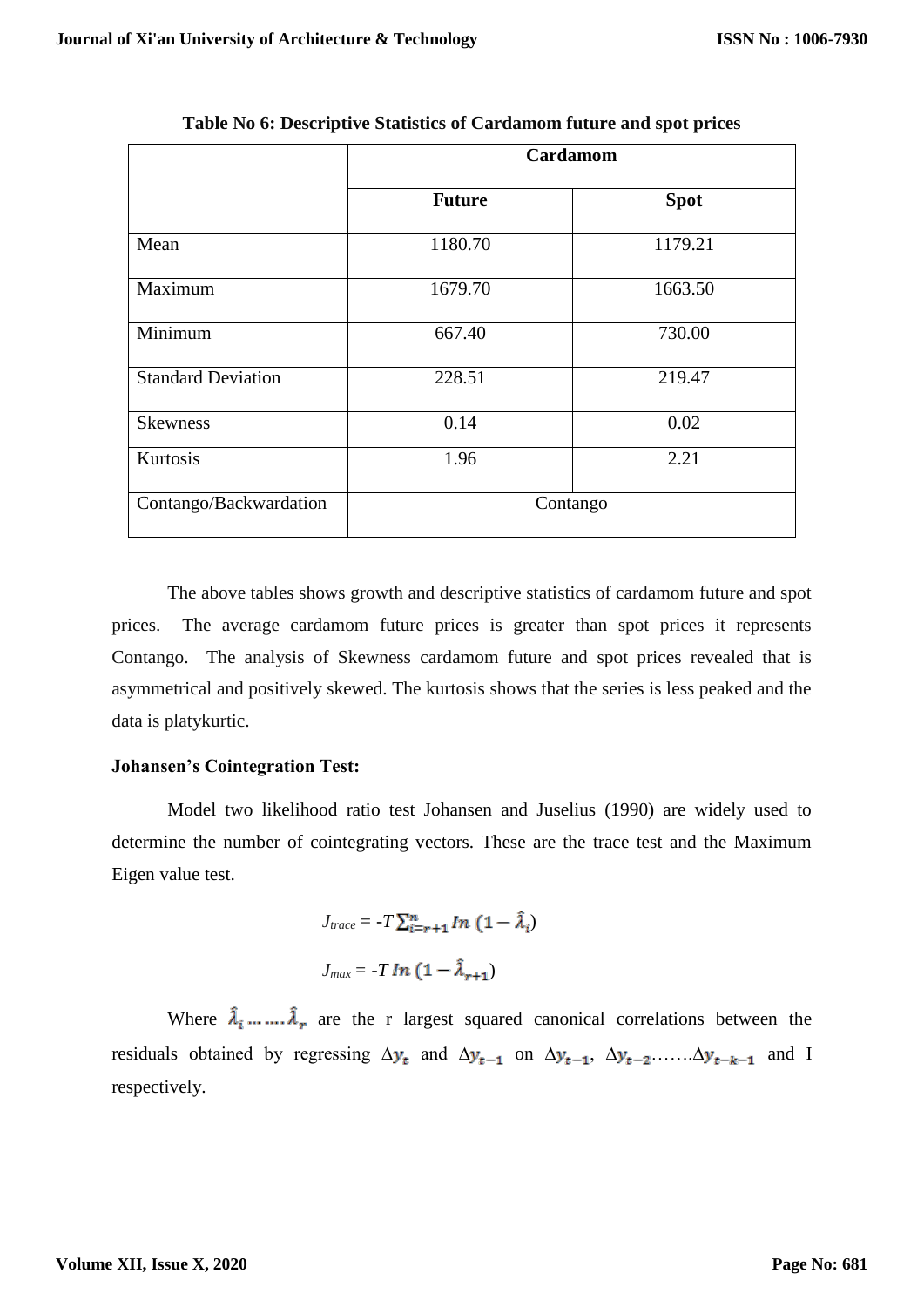| <b>Commodities</b>       | No. of          | <b>Trace</b>        | <b>Maximum</b>    | 5%                | 5% Critical       | P Value |
|--------------------------|-----------------|---------------------|-------------------|-------------------|-------------------|---------|
|                          | Cointegration   | <b>Statistics</b>   | <b>Eigen</b>      | <b>Critical</b>   | <b>Value for</b>  |         |
|                          | <b>Equation</b> | $(\lambda_{trace})$ | <b>Value</b>      | <b>Value for</b>  | Max. Eigen        |         |
|                          |                 |                     | $(\lambda_{max})$ | <b>Trace</b>      | <b>Statistics</b> |         |
|                          |                 |                     |                   | <b>Statistics</b> |                   |         |
|                          | None            | 27.622              | 19.195            | 15.495            | 14.265            |         |
| <b>Cotton</b>            | Atmost 1        | 8.427               | 8.427             | 3.841             | 3.841             | 0.000   |
|                          | None            | 45.104              | 40.766            | 15.495            | 14.265            |         |
| <b>Crude Palm</b><br>Oil | Atmost 1        | 4.338               | 4.338             | 3.841             | 3.841             | 0.000   |
|                          | None            | 37.861              | 35.729            | 15.495            | 14.265            |         |
| Cardamom                 | Atmost 1        | 2.133               | 2.133             | 3.841             | 3.841             | 0.000   |

**Table No. 7: Johansen's Cointegration Test of Future and Spot Prices of Selected Agricultural Commodities:**

Trace test and Max-eigenvalue test indicates 2 cointegrating eqn (s) at the 0.05 level

\* denotes rejection of the hypothesis at the 0.05 level.

The above table revealed the Johansen's Cointegration test, Trace Statistics and Maximum Eigen value used to interpret whether the null hypothesis (None  $r = 0$ ) rejected at 5% significant level and alternative hypothesis (At most  $1 r = 1$ ) were accepted. The rejected null hypothesis showed of two Cointegration equation for cotton and crude palm oil, one Cointegration equation for cardamom it indicates towards the long run equilibrium relationship.

### **Granger Causality Test:**

Granger Causality test showed the future and spot prices to analyze the unidirectional or bidirectional causality relationship between the series. The results of granger causality test are represented in the table below: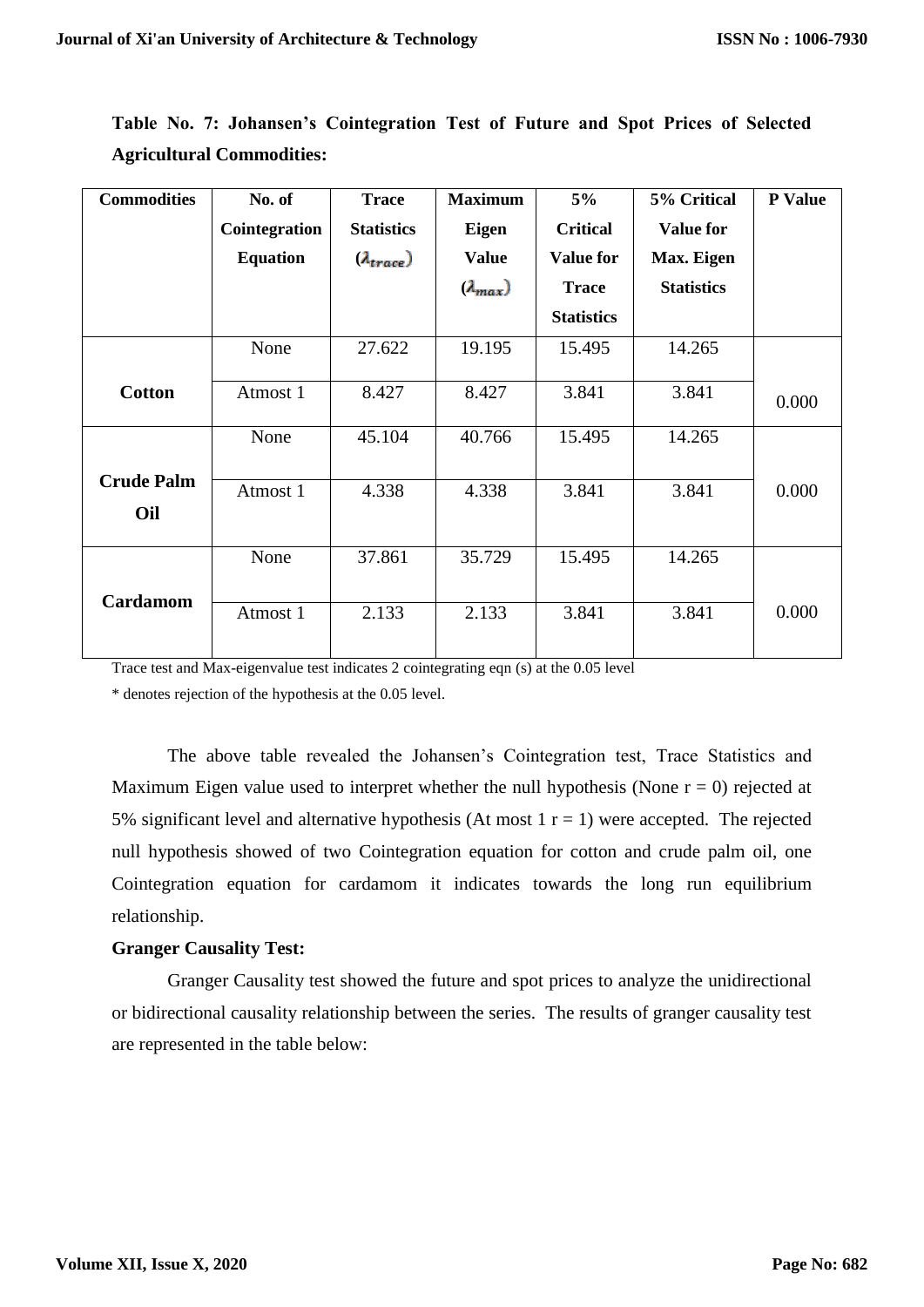| <b>Commodities</b> | <b>Null Hypothesis</b>                         | <b>F</b> Statistic | P. Value |
|--------------------|------------------------------------------------|--------------------|----------|
|                    | Spot price does not granger cause Future price | 0.58863            | 0.0432   |
| <b>Cotton</b>      | Future price does not granger cause Spot price | 68.8151            | $3.E-28$ |
|                    | Spot price does not granger cause Future price | 4.24205            | 0.0147   |
| <b>Crude Palm</b>  | Future price does not granger cause Spot price | 81.8090            | 6.E-33   |
| Oil                |                                                |                    |          |
|                    | Spot price does not granger cause Future price | 0.54033            | 0.0328   |
| <b>Cardamom</b>    | Future price does not granger cause Spot price | 52.7723            | $3.E-22$ |

# **Table No. 8: Granger Causality Test of Future and Spot prices of Selected Agricultural Commodities**

From the above table showed granger causality test between the variables. The results revealed that there is a bidirectional relationship between spot and future prices for cotton, crude palm oil and cardamom. It can be concluded that future prices as well as spot prices can be used to forecast spot prices for the selected commodities.

### **Conclusion:**

India is primarily an agrarian economy, and ranks second in the world's agricultural growth. Although keeping up with the increasing population, the rising agricultural production over the past few decades has faced significant marketing challenges as well as supply, storage and distribution. With highly fragmented markets and volatile commodity prices, assuring the Indian farmer of a 'fair' and 'remunerative' price is a challenge. With these in mind, a number of reforms have been introduced by the Government. In all this, the enhancement of existing spot-and-derivative trade institutions has become critical as commodity markets affect the lives of millions of stakeholders in the complex and broad commodity ecosystem in the world. Commodity derivative markets are expected to play two main roles, one being price discovery and another transfer of risk. The market for agricultural commodity trading is helpful in discovering future prices, depending on current trends. They are helpful in discovering prices, and thus can affect the farmers' pricing decisions. This study examined the market behaviour and price discovery process of selected agricultural commodities namely cotton, crude palm oil and cardamom. The daily data of future and spot prices are collected from MCX website for the period of 3 years from 2016 to 2019. The author used trend movement and descriptive statistics for analyse the market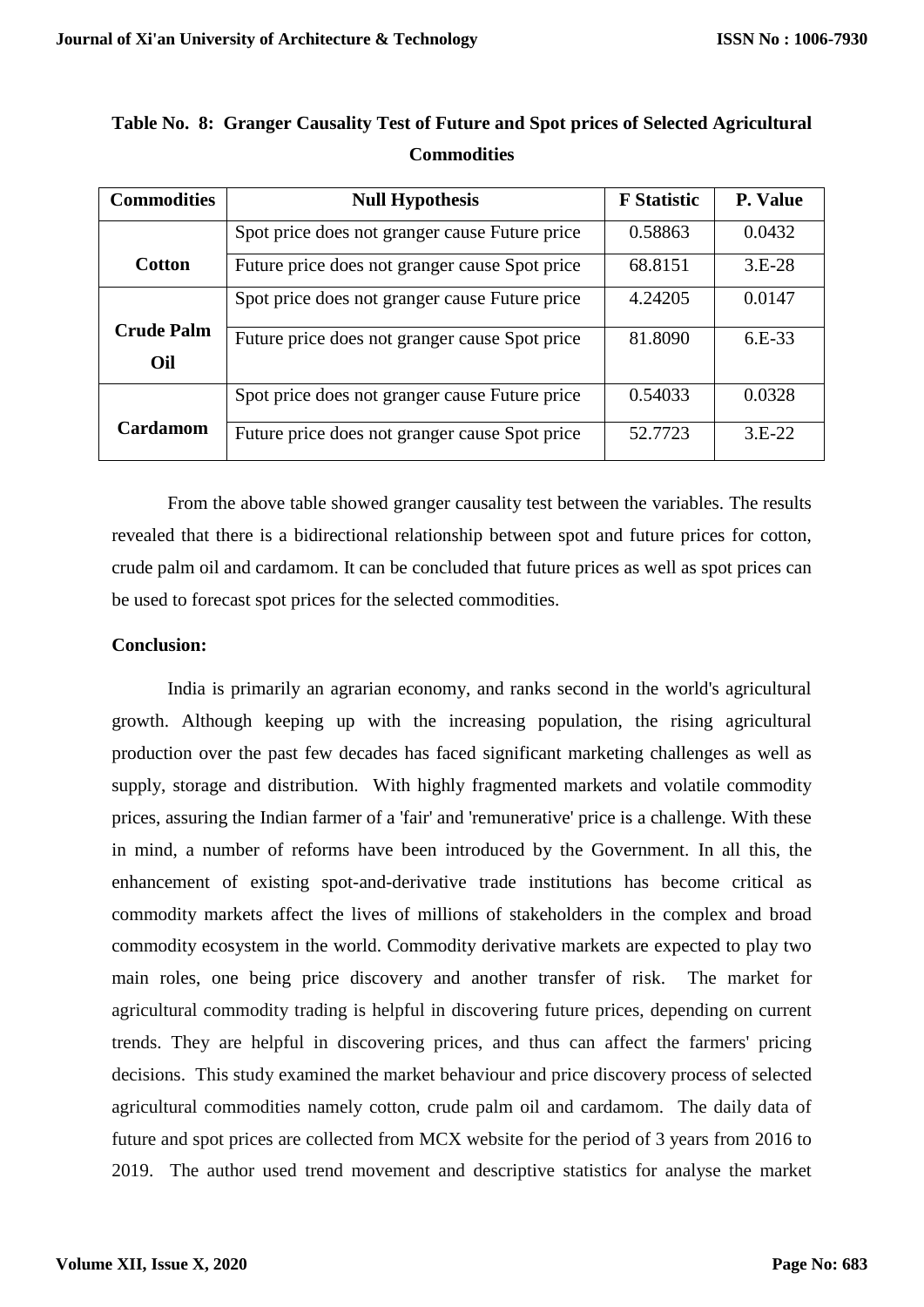growth. Johansen's Cointegration test results revealed the long run equilibrium between the series of cotton, crude palm oil and cardamom. And the granger causality test results showed bidirectional causal relationship between the variables of selected agricultural commodities. The study concluded that the process of price discovery is being carried out by the future prices in cotton, crude palm oil and cardamom and it may be useful to forecast the spot prices.

#### **References:**

- 1. Amalendu Bhunia. (2013). Cointegration and Causal Relationship among Crude Price, Domestic Gold Price and Financial Variables an Evidence of BSE and NSE. *Journal of Contemporary Issues in Business Research*. Vol. 2(1), PP – 1-10.
- 2. Dhineshni. K and Dhandayuthapani. S.P. (2016). Price Discovery Mechanism of Spot and Futures Market in India: A Case of Selected Agri-Commodities*. International Journal for Innovative Research in Science & Technology (IJIRST).* Vol. 2(11), PP-258-262.
- 3. Elumalai. K, Rangasamy. N and Sharma. R.K. (2009). Price Discovery in India's Agricultural Commodity Futures Markets. *Indian Journal of Agricultural Economics*. Vol. 64(3), PP- 315-323.
- 4. Interpal Singh. (2015). Impact of Derivatives on Spot Market Volatility: A Case of Indian Agricultural Commodity. *FIIB Business Review*. Vol. 4(3), PP- 65-73.
- 5. Isha Chhajed and Sameer Mehta. (2013). Market Behavior and Price Discovery in Indian Agriculture Commodity Market. *International Journal of Scientific and Research Publications.* Vol. 3(3), PP – 1-4.
- 6. Mihir dash and Sowmya B. Andrews. (2010). A Study on Market Behaviour and Price Discovery in Indian Commodity Markets. *SSRN Publications*. PP- 1-11.
- 7. Moonis Shakeel and Shriram Purankar. (2014). Price Discovery Mechanism of Spot and Futures Market in India: A Case of Selected Agri-Commodities. *International Research Journal of Business and Management- IRJBM*. Vol. VII (8), PP- 50-61.
- 8. Nirmala. S and Deepthy. K. (2016). Price Discovery in Commodity Markets: A Study of Precious Metals Market in Multi Commodity Exchange. *International Journal of Multidisciplinary Research and Modern Education (IJMRME)*. Vol. II (II), PP- 571- 577.